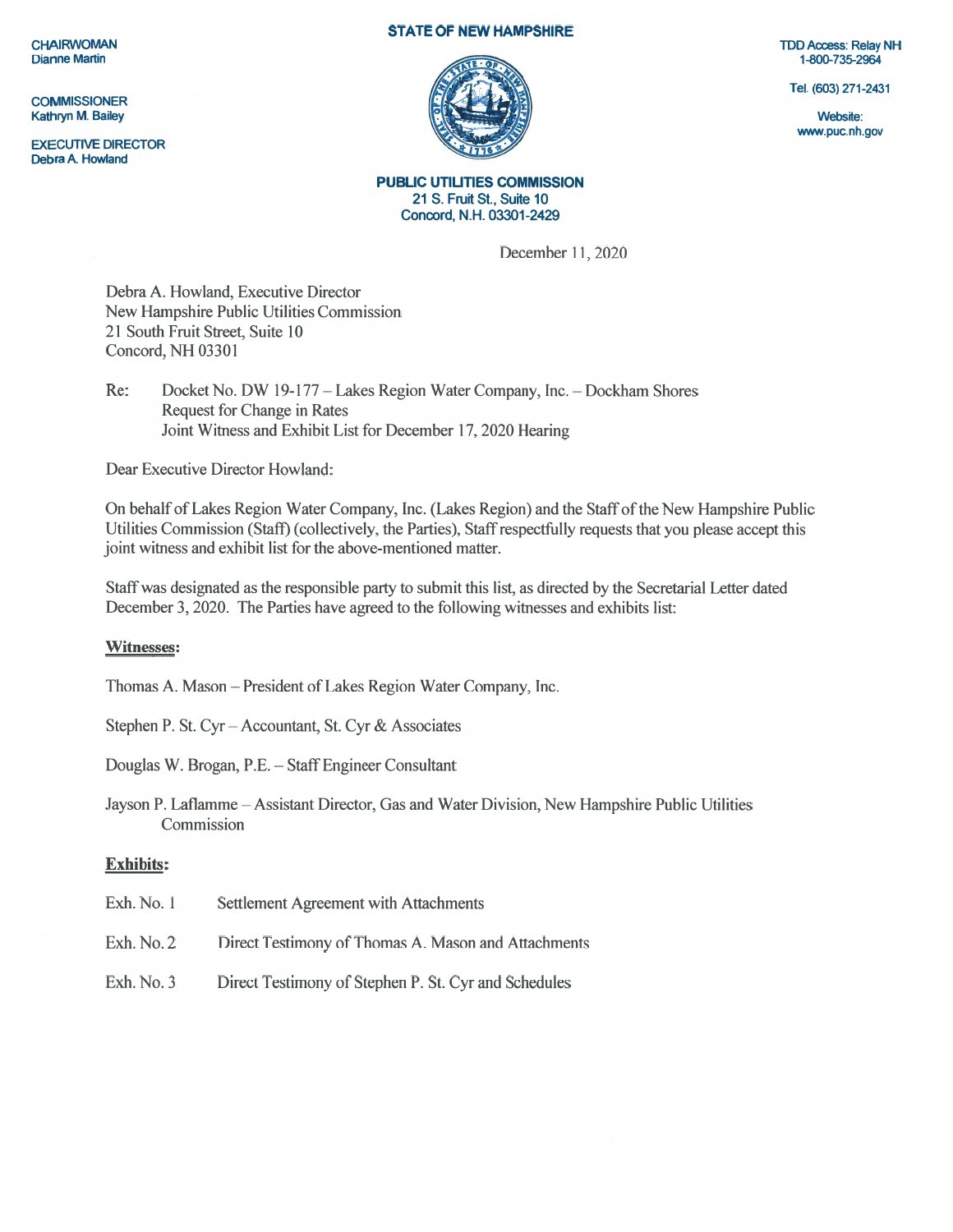Thank you for your attention to this matter. Do not hesitate to contact me if you have any questions or concerns.

Sincerely,

Christophey R. Tuomala, Esq. Staff Attorney/Hearings Examiner

cc: Service List (electronically Attachment